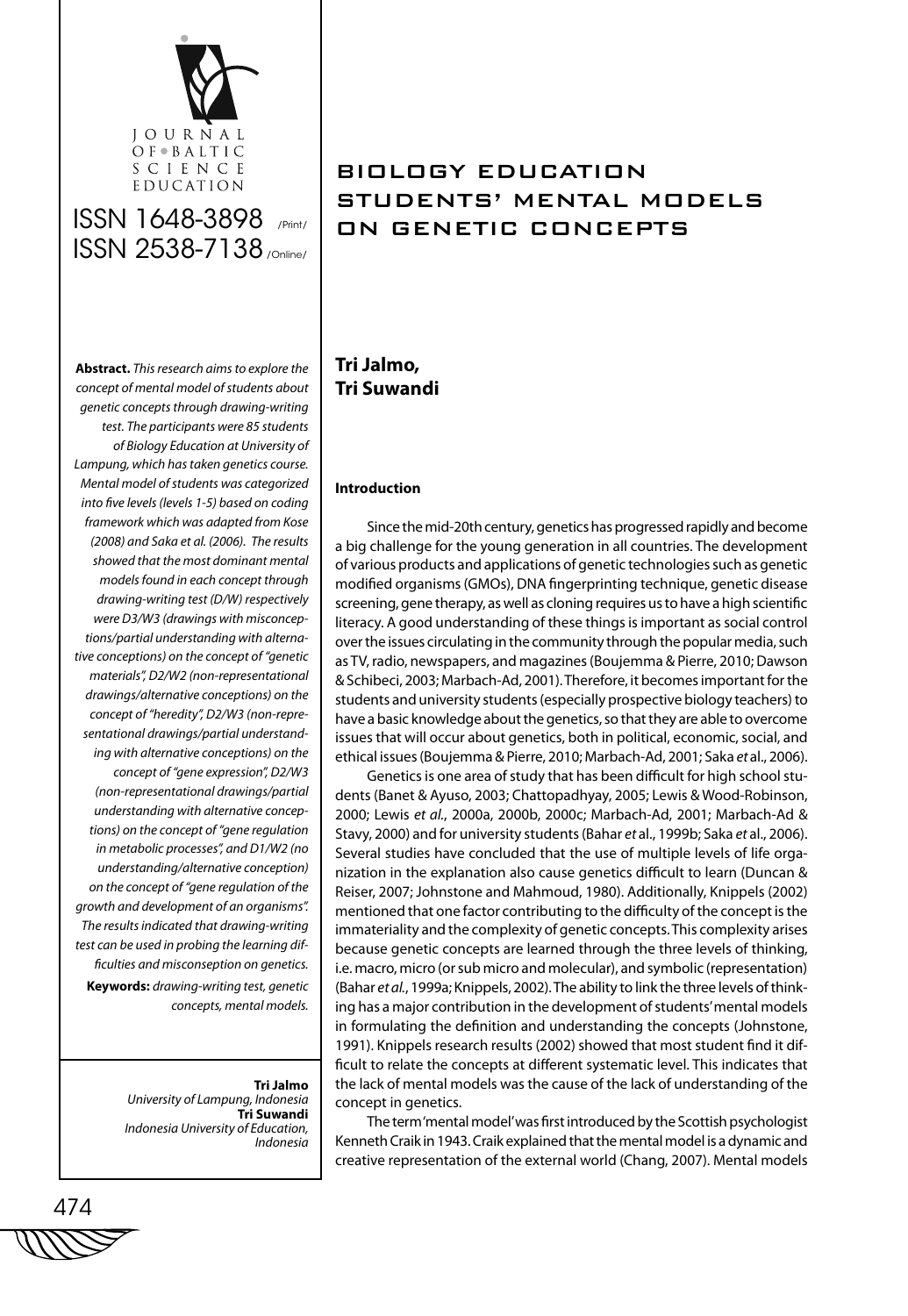BIOLOGY EDUCATION STUDENTS' MENTAL MODELS ON GENETIC CONCEPTS (P. 474-485)

as a form of mental images is a representation of a mental construction which is needed by a person when learning a new concept (Johnson-Laird, 1983). Mental models reflect the perception of reality and is closely related to the framework of someone's knowledge in describing, explaining and predicting something, so that the mental model has an important influence on the development of scientific knowledge of a person (Brunswik, 1956; Norman, 1983; Rouse & Morris, 1986).

Some researchers analyzed and mapped the students' mental models about the genetic concepts through several techniques. Drawing test is the most widely used technique by researchers to evaluate the students' concept understanding (Ben-Zvi Assaraf and Orion, 2005). Through drawing, the student can represent ideas widely, reflect understanding and conceptualization of ideas and concepts of basic science, reveal the mental models of the students regarding the scientific concept, conceptual changes and misconceptions (Dikmenli, 2010; Gray, 1990; Rennie & Jarvis, 1995; White & Gunstone, 1992). Bahar *et al.* (1999b) analyzed the images of concept association obtained from the word association test to map the cognitive structure on the genetic concepts in the first-year students. Their research results showed that students construct various ideas relating to a given keyword. In general, the images produced did not show any linkage or networking between concepts.

The combination of drawing and writing tests can also be used to evaluate the students' mental models about the concept of genetic materials. Through the writing test, the students reflect on what they have learned in class, so the level of their concept understanding can be measured (Abraham *et al.*,1992; Scherz & Oren, 2006). Saka *et al.* (2006) used the drawing and writing tests to evaluate the students' understanding of the genetic materials in some levels of education. His research results showed that there are differences of understanding among the three groups of respondents. All groups did not show good understanding of the concept of genes and DNA. In addition, it also identified some of the misconceptions on genes and DNA.

In the previous studies, a review of the mental model on the concept of genetics is still limited to the concept of "genetic materials" (genes, DNA and chromosomes). While the research of the mental model of the concept of "heredity", "genetic regulation of the phenotype, metabolism, growth and development of organism" have not been reported. These concepts are important to learn because it will be the basis in studying the higher concepts, such as physiology, development, biotechnology, and molecular biology. Therefore, this research aims to explore the mental model of pre-service teachers of biology in genetic concepts through drawing and writing techniques. The results of this research are expected to be a feedback and a reflection for biology lecturer in improving genetics lectures so that the mental models of students can be developed.

#### **Methodology of Research**

#### *General Background*

This research is a qualitative descriptive with cross-sectional design*.* In this research, researchers collected the data through survey at one time so that it can provide information in a short time about certain attitudes or practices (Creswell, 2012). This research aims to explore the mental model of pre-service biology teachers to the concept of genetic materials, heredity, genetic regulation of the phenotype, metabolism, growth and development. Mental models in genetics concepts were explored by using drawing and writing tests. This research was conducted in May - August 2017 in Biology Education Study Program, Faculty of Teacher Training and Education, University of Lampung.

#### *Sample Selection*

A total of 85 students of 4th semester in Biology Education Study Program, Faculty of Teacher Training and Education, University of Lampung were included in this research. The average age of students was 20.1 (range 19-21 years). The majority of students were women (61 of 85). However, gender differences were not evaluated in this research.

## *Instruments and Procedures*

The research data were in the form of mental model students' profile which were obtained through drawing and writing tests about the concept of genetics (Table 1). The students were asked to answer the question by

475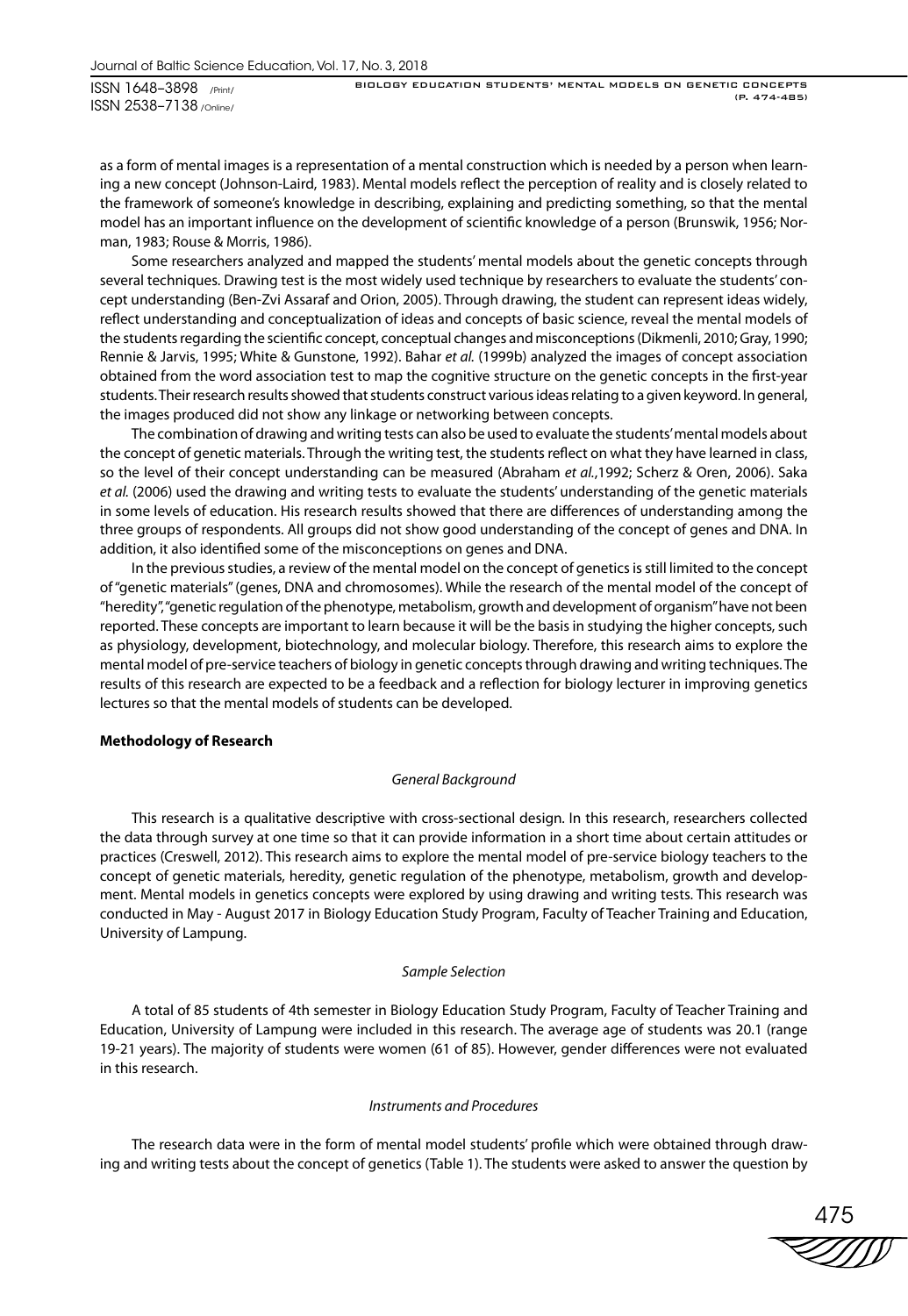ISSN 1648–3898 /Print/ ISSN 2538–7138 /Online/ BIOLOGY EDUCATION STUDENTS' MENTAL MODELS ON GENETIC CONCEPTS (P. 474-485)

describing his imagination related to question (in the form of pictures, concept maps, or other representation) and write an explanation of the genetic concepts on HVS A4 paper. The response of question and mental models of students were compared with the answer key or scientific mental models.

| No. | Questions                                                            |
|-----|----------------------------------------------------------------------|
|     | How is the linkage between genes, DNA and chromosomes look like?     |
|     | How can hereditary inherit a gene from both parents?                 |
| 3   | How can genes determine the phenotype of an organism?                |
|     | How can genes control the metabolic processes?                       |
| .h  | How can genes control the growth and the development of an organism? |

#### **Table 1. Open-ended questions about genetic concepts.**

#### *Data Analysis*

Data were analyzed independently by researchers and 2 biology lecturers. The results of the analysis were compared and if there were any differences then the discussion was done to decide the final results about the mental model produced. The students' responses in the form of images or other representations were analyzed using a coding framework adapted from Kose (2008). Meanwhile, the students' responses in the form of text or explanation were analyzed using a coding framework prepared by Saka *et al.* (2006). The coding framework of mental model for drawing and writing test results are presented in Table 2. The results of the analysis were presented in the form of frequency distribution table (Table 3). To illustrate the results of our analysis, an image representing the three concepts with the total of highest frequency were presented in Figures 1 – 5. In addition, the students' responses in the form of writing from the three concepts with the highest frequency percentage were presented in Table 4.

| Level | Coding Framework of Drawing (D)                                                                                                                                                                                                    | <b>Coding Framework of Writing (W)</b>                                                                                                                   |
|-------|------------------------------------------------------------------------------------------------------------------------------------------------------------------------------------------------------------------------------------|----------------------------------------------------------------------------------------------------------------------------------------------------------|
|       | No Drawing: Students replied, "I don't know," or no response was<br>given to the statement.                                                                                                                                        | No Understanding: Blank, repeats question, irrelevant or unclear<br>response, no explanation given for choice of answer.                                 |
| 2     | Non-Representational Drawings: These drawings included identifi-<br>able elements of genetic concepts. Also the responses, which<br>included diagrams or formulations instead of the drawings, were<br>evaluated in this category. | Alternative Conception: Scientifically incorrect responses.                                                                                              |
| 3     | Drawings with Misconceptions: These types of drawings showed<br>some degree of understanding on genetic concepts, but also<br>demonstrated some misconceptions.                                                                    | Partial Understanding with Alternative Conception: Responses<br>that show understanding of the concept, but that also contain<br>alternative conception. |
| 4     | Partial Drawings: The drawings in this category demonstrated<br>partial understanding of the concepts.                                                                                                                             | Partial Understanding: Responses that contain a part of the<br>scientifically accepted concept.                                                          |
| 5     | Comprehensive Representation Drawings: Drawings in this cat-<br>egory were the most competent and realistic diagrams of genetic<br>concepts.                                                                                       | Sound Understanding: Responses that contain all parts of the<br>scientifically accepted concept.                                                         |

#### **Table 2. Coding framework of mental model for drawing-writing test results.**

#### **Results of Research**

The analysis results of mental model of students in genetic concepts through drawing-writing test are presented in Tables 3 and 4 and Figure 1 – 5. Table 3 presents the frequency distribution of students' mental models on the concept of genetics. Based on Table 3, it is known that the highest level of mental models through image (D5) is found in the concept of "genetic materials" and "hereditary", while the highest level of mental models through explanation (W5) is found in the concept of "genetic materials", "heredity" "gene expression", and "gene regulation in

476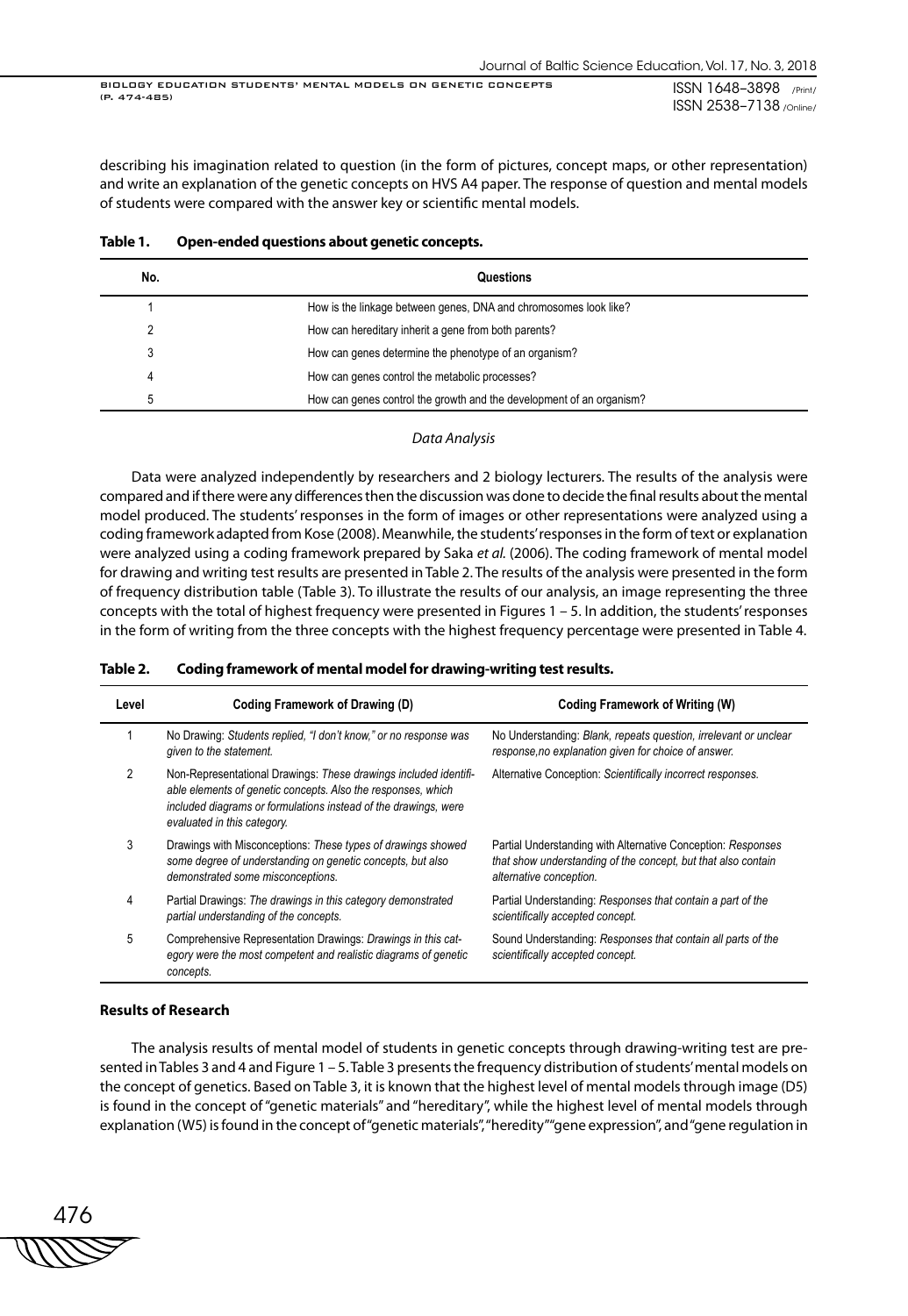BIOLOGY EDUCATION STUDENTS' MENTAL MODELS ON GENETIC CONCEPTS (P. 474-485)

the growth and development of an organism". The most dominant mental model which was found on each concept through the drawing-writing test (D/W) respectively is D3/W3 (drawings with misconceptions/partial understanding with alternative conception) on the concept of "genetic materials", D2/W2 (non-representational drawings/ alternative conception) on the concept of "heredity", D2/W3 (non-representational drawings/partial understanding with alternative conception) on the concept of "gene expression", D2 /W3 (non-representational drawings/partial understanding with alternative conception) the concept of "gene regulation in metabolic processes", and D1/W2 (no understanding/alternative conception) on the concept of "gene regulation in the growth and development of organism". In addition, if it is considered from the total frequency of mental models at level 4 and 5, it is known that students tend to do better in representing the mental models of the concept of genetics through writing or explanation than through image.

| Concept                                      | Level          | W <sub>1</sub>           | W <sub>2</sub>           | W <sub>3</sub>           | W4                       | W <sub>5</sub>           | <b>Total</b>             |
|----------------------------------------------|----------------|--------------------------|--------------------------|--------------------------|--------------------------|--------------------------|--------------------------|
|                                              | D <sub>1</sub> | 1                        | 1                        | 1                        |                          | $\overline{a}$           | 3                        |
|                                              | D <sub>2</sub> | 1                        | 2                        | 6                        |                          |                          | 9                        |
| Genetic materials                            | D <sub>3</sub> |                          | $\overline{2}$           | 21                       | 8                        | 4                        | 35                       |
|                                              | D <sub>4</sub> |                          |                          | 8                        | 10                       | 4                        | 22                       |
|                                              | D <sub>5</sub> |                          | $\overline{\phantom{a}}$ |                          | $\overline{\phantom{a}}$ | 16                       | 16                       |
|                                              | Total          | $\overline{2}$           | 5                        | 36                       | 18                       | 24                       | 85                       |
|                                              | D <sub>1</sub> | 3                        | 17                       | $\overline{2}$           | $\mathbf{1}$             | $\blacksquare$           | 23                       |
|                                              | D <sub>2</sub> | 4                        | 30                       | 6                        |                          |                          | 40                       |
| Heredity                                     | D <sub>3</sub> |                          | 2                        | 7                        | 4                        |                          | 13                       |
|                                              | D <sub>4</sub> |                          | $\overline{2}$           | 1                        | 2                        |                          | 5                        |
|                                              | D <sub>5</sub> | $\overline{\phantom{0}}$ | $\overline{\phantom{a}}$ | $\overline{\phantom{a}}$ | 3                        | 1                        | 4                        |
|                                              | Total          | $\overline{7}$           | 51                       | 16                       | 10                       | $\mathbf{1}$             | 85                       |
|                                              | D <sub>1</sub> | 1                        | $\overline{\mathbf{4}}$  | 6                        | $\blacksquare$           | $\overline{a}$           | 11                       |
|                                              | D <sub>2</sub> | 1                        | 20                       | 21                       | 6                        |                          | 48                       |
| Gene expression                              | D <sub>3</sub> |                          | 4                        | 8                        | 5                        |                          | 18                       |
|                                              | D <sub>4</sub> |                          |                          | 4                        | $\overline{2}$           | 1                        | $\overline{7}$           |
|                                              | D <sub>5</sub> |                          | $\overline{\phantom{0}}$ | 1                        | $\overline{\phantom{a}}$ |                          | 1                        |
|                                              | Total          | $\overline{c}$           | 28                       | 40                       | 13                       | $\overline{2}$           | 85                       |
|                                              | D <sub>1</sub> | 11                       | $\overline{7}$           | $\overline{2}$           | $\overline{\phantom{a}}$ | $\overline{\phantom{a}}$ | 20                       |
|                                              | D <sub>2</sub> | $\overline{2}$           | 11                       | 22                       | $\overline{7}$           | 1                        | 43                       |
| Genetic regulation in                        | D <sub>3</sub> |                          |                          | 3                        | 3                        |                          | 6                        |
| metabolic                                    | D <sub>4</sub> |                          |                          | 1                        | 2                        | $\overline{2}$           | 5                        |
|                                              | D <sub>5</sub> |                          | $\overline{\phantom{a}}$ | 1                        | 4                        | 6                        | 11                       |
|                                              | Total          | 13                       | 18                       | 29                       | 16                       | 9                        | 85                       |
|                                              | D <sub>1</sub> | 6                        | 24                       | $\overline{4}$           | $\overline{7}$           | $\overline{\mathbf{4}}$  | 45                       |
|                                              | D <sub>2</sub> | 3                        | 21                       | 5                        | 5                        |                          | 34                       |
| Genetic regulation in<br>growth and develop- | D <sub>3</sub> |                          |                          | 5                        |                          |                          | 5                        |
| ment                                         | D <sub>4</sub> |                          | 1                        |                          |                          |                          | 1                        |
|                                              | D <sub>5</sub> | $\overline{\phantom{a}}$ | $\overline{\phantom{a}}$ | $\overline{\phantom{a}}$ | $\overline{\phantom{a}}$ | $\overline{\phantom{a}}$ | $\overline{\phantom{a}}$ |
|                                              | Total          | 9                        | 46                       | 14                       | 12                       | 4                        | 85                       |

| Table 3. | Frequency distribution of students' mental models in genetic concepts. |
|----------|------------------------------------------------------------------------|
|----------|------------------------------------------------------------------------|

*Note: D = drawing; W = writing; n = 85*

Table 4 presents a summary of students' mental models in the form of an explanation of genetic concepts and its comparison with the scientific mental models. Based on Table 4 it showed that the highest dominant level of mental models through the writing explanation test is W3 (partial understanding with alternative conception) which were found in the concept of "genetic materials" and "gene expression", and W2 (alternative conception) which were found in the concept of "heredity", "gene regulation in metabolism", and "gene regulation in the growth and development of organism".

477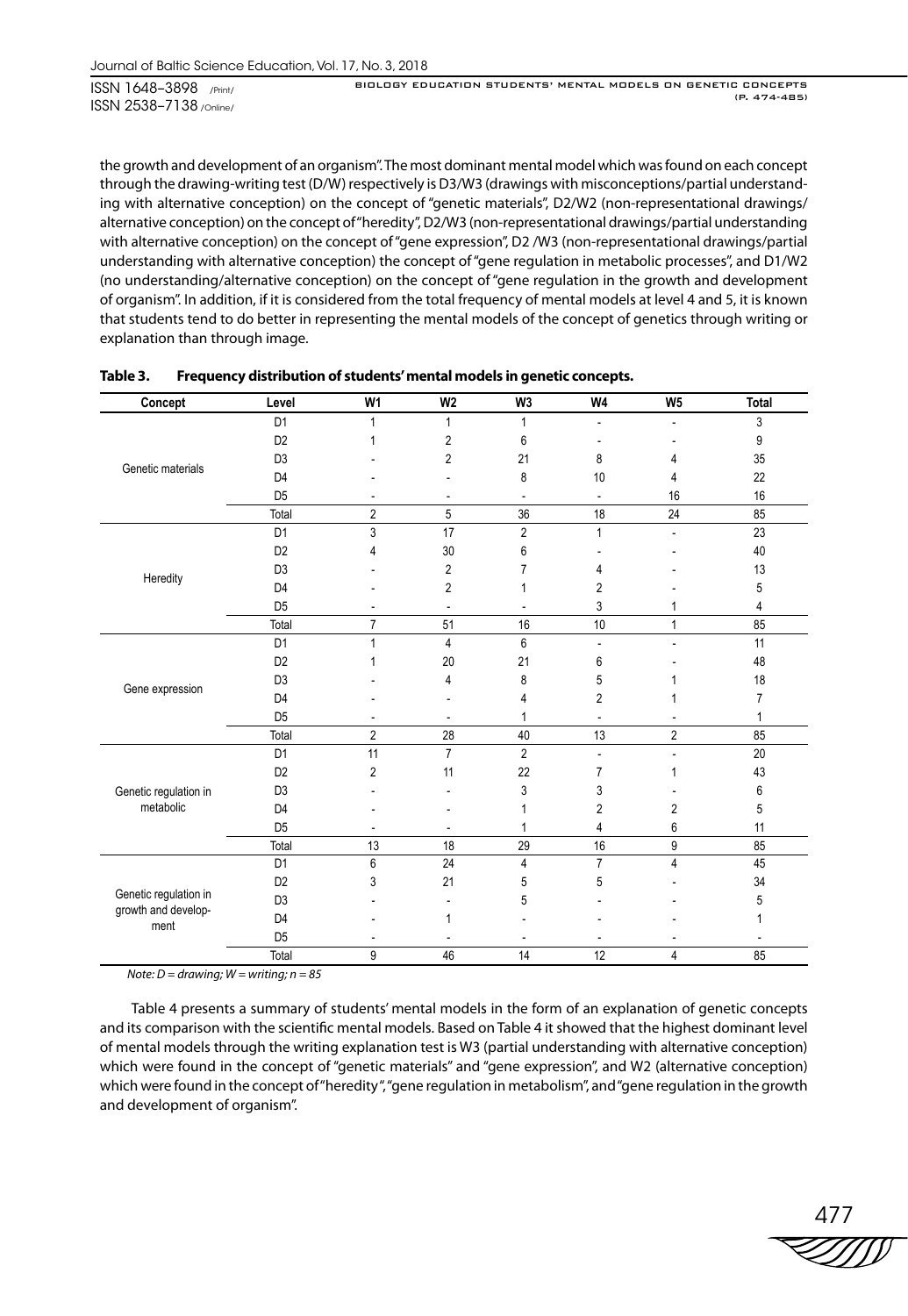C genes encode stamen, and C gene encodes carpel.

ISSN 1648–3898 /Print/ ISSN 2538–7138 /Online/

| Concept                                                        |           | <b>Examples of Students' Mental Models</b>                                                                                                                                                                                                                                                                                                                                                                                                                                | <b>Scientific Mental Model</b>                                                                                                                                                                                                                                                                                                                                                                           |  |  |
|----------------------------------------------------------------|-----------|---------------------------------------------------------------------------------------------------------------------------------------------------------------------------------------------------------------------------------------------------------------------------------------------------------------------------------------------------------------------------------------------------------------------------------------------------------------------------|----------------------------------------------------------------------------------------------------------------------------------------------------------------------------------------------------------------------------------------------------------------------------------------------------------------------------------------------------------------------------------------------------------|--|--|
| Genetic<br>materials                                           |           | • Chromosomes are long strands of genes which are packaged with histone<br>protein; There is DNA in gene as the genetic materials which consists of<br>nitrogen purine bases and pyrimidine; gene is the smallest unit in the DNA<br>$(W3: 42.35\%)^*$ .                                                                                                                                                                                                                  | The genetic materials consist of: genes - DNA or RNA<br>- chromosome. DNA (deoxy-ribonucleic acid) is a nu-<br>cleic acid molecule, helical with a double strand that is<br>a combination of monomers nucleotide which consist<br>of sugar deoxyribose, nitrogenous bases (adenine (A),<br>cytosine (C), guanine (G), and thymine (T)), and phos-<br>phate. Genes are units of genetic information which |  |  |
|                                                                |           | • Genetic materials (chromosomes, DNA and genes) is contained in the<br>nucleus; chromosome is composed by strands of DNA; DNA is prepared by<br>the genes that carry the nature of an individual (W4: 21.18%).                                                                                                                                                                                                                                                           |                                                                                                                                                                                                                                                                                                                                                                                                          |  |  |
|                                                                |           | • In nucleus cell, there is a chromosome; chromosome is a long DNA strand<br>packaging and histone protein; DNA consists many genes; Genes consist<br>of nucleotide sequence which will be expressed into a structural protein and<br>functional, phenotype determinant of the organisms (W5: 28.23%).                                                                                                                                                                    | consist of sequences/specific nucleotide sequence<br>contained in the DNA (or RNA in some viruses). One<br>long DNA molecule associated with histone proteins<br>and non-histone then curl up and condense to form<br>chromosomes contained in the nucleus.                                                                                                                                              |  |  |
| Heredity                                                       |           | Heredity can inherit the gene from both parents through the process of DNA<br>٠<br>replication and for each replication process, there are about 10 nucleotides<br>to be inherited; a child inherits the gene from both parents because DNA<br>replication occurs semi conservatively, meaning one strand from the father<br>and one strand of the mother; inherited chromosomes are chromosomes<br>found in somatic cells which are diploid (W2: 60%).                   | The process of heredity in living organisms occurs<br>through the process of reproduction, both asexually<br>and sexually. If it is asexually, then the nature of the<br>descendant will be the same with the parents because<br>there is no genetic difference between the parents<br>and the descendant. However, in sexual reproduction                                                               |  |  |
|                                                                |           | • Spermatogenesis and oogenesis would generate haploid cells in which<br>if combined, will produce diploid descendant, XX or XY, each of which is<br>derived from maternal or paternal genes (W3: 18.82%).                                                                                                                                                                                                                                                                | there is a combination of a set of chromosomes from<br>the male and female individuals carried by sperma-<br>tozoa and ovum, called fertilization. Spermatozoa is                                                                                                                                                                                                                                        |  |  |
|                                                                |           | • Human body cells have 46 chromosomes that can undergo meiosis which will<br>become haploid; male and female gametes cells, each of which is haploid will<br>undergo fertilization to form the diploid zygote; with fertilization, the genetic<br>materials in zygote has a composition of half from the male parent and half<br>from the female parent (W4: 11.76%).                                                                                                    | produced from the process of spermatogenesis in the<br>male genital organs, while the ovum is produced from<br>the oogenesis process in the female genital organs.                                                                                                                                                                                                                                       |  |  |
| Gene<br>expression                                             |           | • Phenotype is determined by genes and can be seen, for example hair color;<br>phenotype is a visible trait which is carried by the genes descended from<br>both parents (W2: 32.94%).                                                                                                                                                                                                                                                                                    | Proteins are the products of gene expression. Protein<br>synthesized may be structural or functional proteins.<br>One of the functional proteins is an enzyme. The                                                                                                                                                                                                                                       |  |  |
|                                                                | $\bullet$ | DNA is transcribed into RNA, RNA is translated into proteins; protein<br>determines the phenotype, for example keratin is the constituent of hair<br>(W3: 47.06%).                                                                                                                                                                                                                                                                                                        | enzyme catalyzes a reaction which directly or indirectly<br>determines the phenotype. In addition, environmental<br>factors also influence the process of gene expression.                                                                                                                                                                                                                               |  |  |
|                                                                |           | • Genes can determine the phenotype of an organism if expressed at the<br>right place and time; besides genes, the environment also plays a role in<br>determining the phenotype of an organism; phenotypes that appear is not<br>only as the expression of genes, but there are other factors that influence it,<br>such as environmental factors; phenotype is the resultant of genotype and<br>environment; mutations can cause changes in the phenotype (W4: 15.29%). |                                                                                                                                                                                                                                                                                                                                                                                                          |  |  |
| Genetic<br>regulation in<br>metabolic                          |           | • Genes can control metabolism through the stages of initiation, elonga-<br>tion, and the end of the process; genes can control the genes related to<br>metabolism because of chemical processes that take place; genotype and<br>environment determine the physiological characteristics of living things, such<br>as metabolism (W2: 21.17%).                                                                                                                           | Each reaction in the metabolic pathways is catalyzed<br>by an enzyme. To convert the X precursor to an inter-<br>mediate Y requires an X-ase enzyme, to convert the<br>Y-intermediate into Z-product requires Y-ase enzyme.<br>Each enzyme is encoded by a specific gene, such as                                                                                                                        |  |  |
|                                                                |           | Metabolism requires enzymes produced from protein synthesis processes;<br>metabolism is controlled by the expression of genes which produce enzymes<br>to carry out metabolism according to their environment (W3: 34.12%).                                                                                                                                                                                                                                               | X-ase enzyme which is encoded by the X-ase gene<br>locus. If X-ase genes are damaged / mutated then the<br>X-ase enzyme is not formed, so the Z product is not                                                                                                                                                                                                                                           |  |  |
|                                                                |           | • Protein is the result of gene expression, and protein can develop enzymes<br>that control metabolism; insulin is one of the products of gene expression<br>that control blood sugar levels (W4: 18.82%).                                                                                                                                                                                                                                                                | formed, or the metabolic pathway is blocked                                                                                                                                                                                                                                                                                                                                                              |  |  |
| Genetic<br>regulation in<br>the growth<br>and develop-<br>ment |           | • If the auxin and gibberellins hormones are expressed, the growth of plants<br>will not be disturbed; different water levels will cause PEP hormone to be<br>higher in C4 plants than C3, so C4 plants are more fertile (W2: 54.11%).                                                                                                                                                                                                                                    | In the process of growth and development, cells<br>multiply and become more complex. Cells synthesize<br>much more proteins, both structural proteins for cell                                                                                                                                                                                                                                           |  |  |
|                                                                |           | • Genes can determine the growth and development because genes can<br>encode a specific hormone that plays a role in the growth and development<br>through the process of gene expression (W3: 16.47%).                                                                                                                                                                                                                                                                   | constituent and functional protein such as a hormone<br>to regulate cell activity. The synthesis of proteins in<br>living organisms is the process of gene expression.                                                                                                                                                                                                                                   |  |  |
|                                                                |           | • The genes that exist in the apical meristem will be expressed as leaves;<br>although the leaf-forming genes are in the root, it won't be expressed (genes<br>are "off") (W4: 14.12%).                                                                                                                                                                                                                                                                                   | Gene expression is regulated spatially and temporally.<br>For example: ABC Theory at flower organogenesis. A<br>gene encodes sepals, A + B genes encode petal, B +<br>C genes encode stamen, and C gene encodes carnel                                                                                                                                                                                   |  |  |

## **Table 4. The comparison of mental model of students on genetic concepts through writing test with scientific mental models.**

*Note: \* writing level followed by frequency (in percentage)*

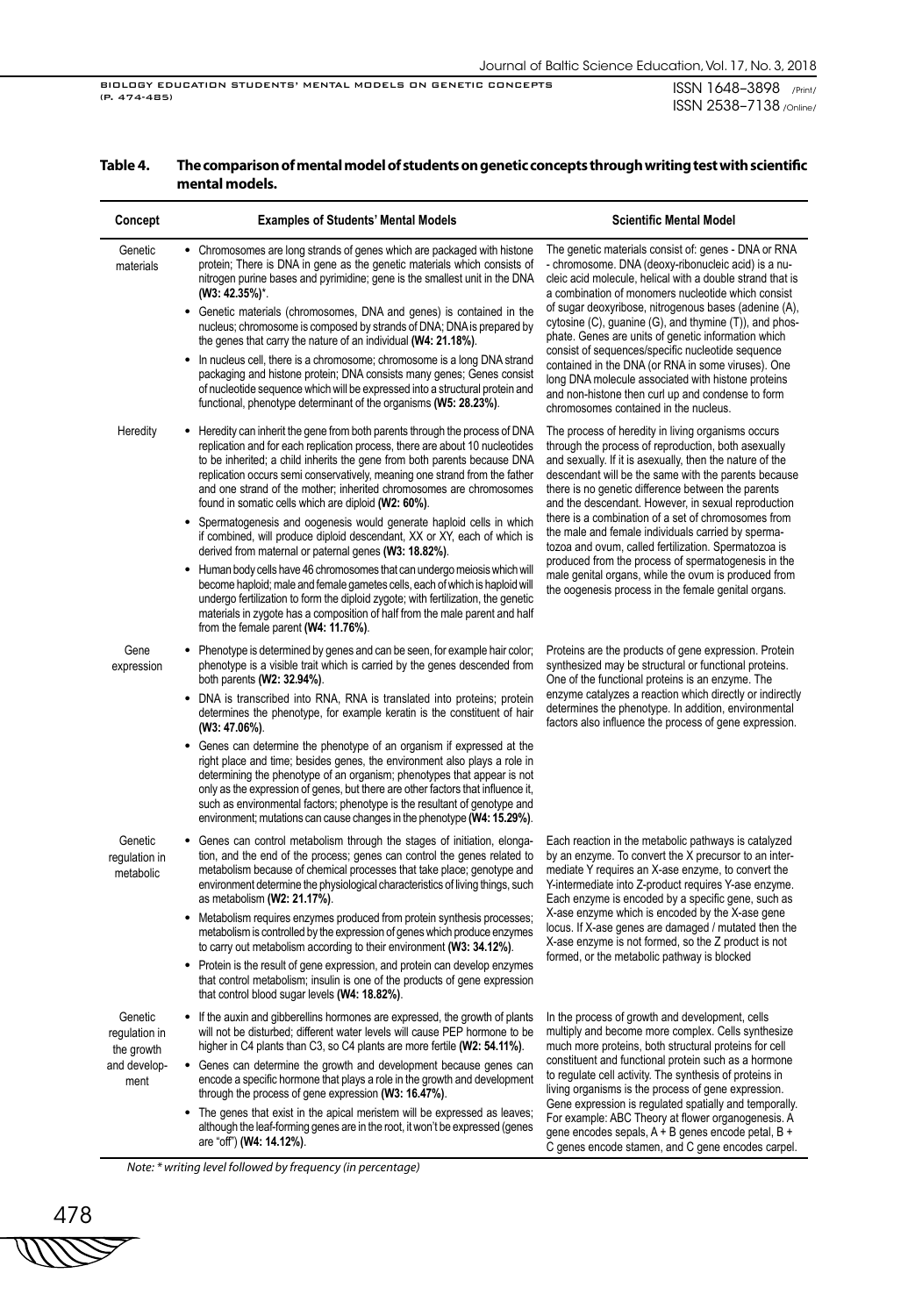BIOLOGY EDUCATION STUDENTS' MENTAL MODELS ON GENETIC CONCEPTS (P. 474-485)

 Mental model of students which is the most dominant on the concept of "genetic materials" through the image test is level D3 (41.17%), which means drawings with misconceptions. Most students are able to describe the hierarchy of genetic materials of genes, DNA, chromosomes, and nucleus and able to explain the linkage between genes, DNA, chromosome and its location in the cell well. From the analysis result to the students' answers, it is found that there are some errors in the drawings and explanations made by students. Errors in drawings include: the incompleteness of genetic materials, the exchange between arrows indicating genes and DNA, not describing the presence of histone proteins, and not showing the gene location in DNA correctly. The examples of students' mental model on the concept of "genetic materials" through a drawing test are presented in Figure 1.



## **Figure 1: Example of student's mental model on the concept of "genetic materials".**

(a) drawings with misconceptions (D3), (b) partial drawings (D4), and (c) comprehensive representation drawings (D5).

The most dominant mental models of students on the concept of "heredity" through the image test is level D2 (47.06%), which means non-representational drawings. There are several types of representations used by students to complete the explanation of the concept, such as cross diagram, cross charts, family tree diagrams, and images of gametogenesis and fertilization. However, many of these representations are not relevant to the explanation, such as not being able to make symbols that represent genetic abnormalities on the genealogical chart, incorrectly making the order of gametogenesis and incorrectly making a cross diagram. The following are examples of mental models of students at several levels (Figure 2).

The most dominant mental model of students on the concept of "gene expression" through image tests is D2 level (56.47%), which means non-representational drawings. All students use representations such as mind mapping, starting from the simple one (linear with some interconnected links between concepts) to the complex one (branched forms, multiple interconnected links between concepts). However, there are many mind mapping, which are not relevant because of incorrect linking of the existing concepts, such as: the concept of the genotype (genes, DNA, RNA), the process of protein synthesis or the central dogma of molecular biology (transcription and translation), and phenotype (characteristic morphological, physiological, and behavioral). The following are examples of mental models of students at several levels (Figure 3).

479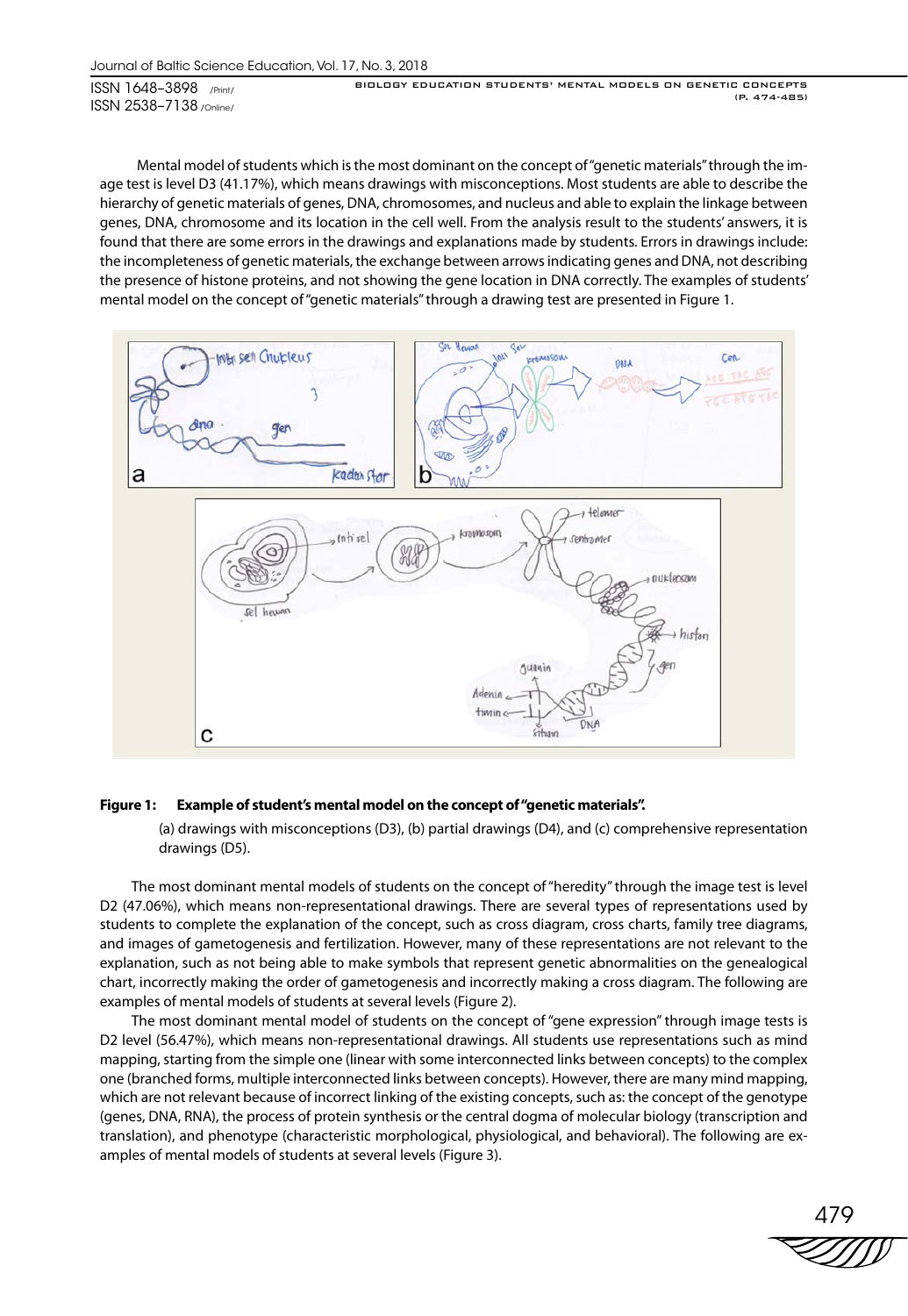BIOLOGY EDUCATION STUDENTS' MENTAL MODELS ON GENETIC CONCEPTS (P. 474-485)

ISSN 1648–3898 /Print/ ISSN 2538–7138 /Online/



## **Figure 2: Example of a student's mental model on the concept of "heredity".**

(a) non-representational drawings (D2), (b) drawings with misconceptions (D3), and (c) partial drawings (D4).



## **Figure 3: Example of a student's mental model on the concept of "gene expression".**

(a) non-representational drawings (D2), (b) drawings with misconceptions (D3), and (c) partial drawings (D4).

480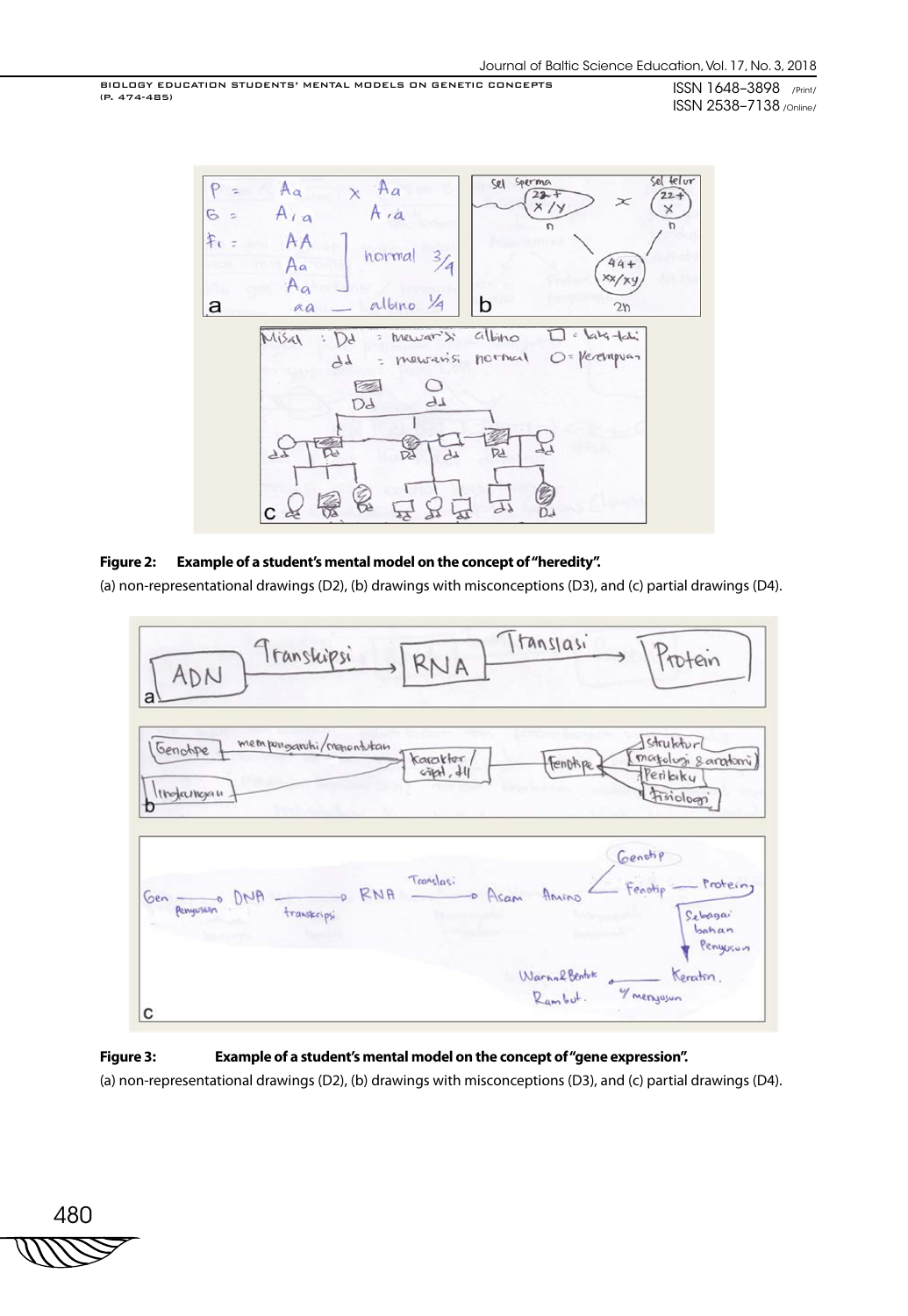BIOLOGY EDUCATION STUDENTS' MENTAL MODELS ON GENETIC CONCEPTS (P. 474-485)

The most dominant mental model of students on the concept of "gene regulation in metabolic processes" through the image test is level D2 (50.59%), which means non-representational drawings. There are several kinds of representations used by students to complete the explanation of the concept, including drawings, mind mapping, and charts. Most students illustrated that one of the gene expression products is the functional protein in the form of enzyme that plays a role in catalyzing reactions in the metabolic processes. Only a small number of students said that mutation in enzyme-coding genes will cause metabolic disorder in an individual. The following are examples of mental models of students at several levels (Figure 4).

The most dominant mental model of students on the concept of "gene regulation in the growth and development of an organism" through the image test is level D1 (52.94%), which is no drawings meaning that students are generally unable to describe the concept in any form of representation. Most of the students have difficulty in describing examples of gene regulation of the growth and the development of an organism. Only a small number of students described the gene expression in a butterfly metamorphosis regulated by juvenile hormone (JH), the development of young women who are affected by estrogen and progesterone, and mutations in the gene that will lead into abnormalities in a person's growth and development. The following are examples of mental models of students at several levels (Figure 5).



## **Figure 4: Example of a student's mental model on the concept of "gene regulation in metabolic process".**  (a) non-representational drawings (D2), (b) partial drawings (D4), and (c) comprehensive representation drawings (D5).

$$
\overset{481}{\text{2011}}
$$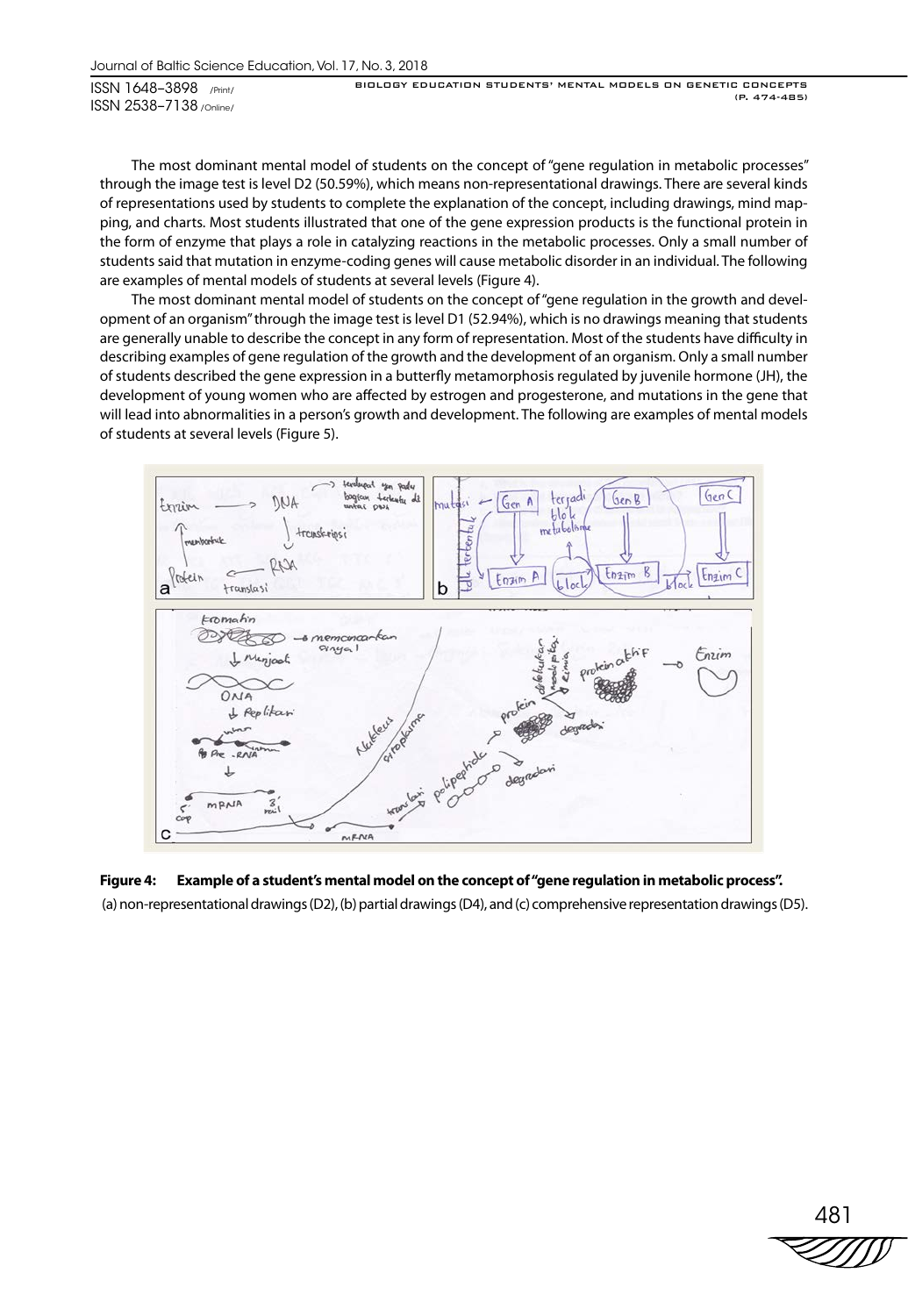BIOLOGY EDUCATION STUDENTS' MENTAL MODELS ON GENETIC CONCEPTS (P. 474-485)

ISSN 1648–3898 /Print/ ISSN 2538–7138 /Online/



### **Figure 5: Example of mental models of the students on the concept of "gene regulation in the growth and development of an organism".**

(a) non-representational drawings (D2), (b) drawings with misconceptions (D3), and (c) partial drawings (D4)

Generally, the level of students' mental model of genetic concepts obtained through drawing and writing test were varied. The results showed that the students' mental model of the concept of genetics is low. In addition, through this research, it is shown that students' images and explanations about a concept can reveal their concept understanding, misconceptions, and learning difficulties.

### **Discussion**

In this research, the mental model of students on the five genetic concepts that include "genetic materials", "heredity", "gene expression", "genetic regulation in metabolic process" and "genetic regulation in the growth and development" were evaluated by analyzing the image and the explanation of the concept. The results showed that the mental model of students through writing test (W) shows a higher level than drawing test (D) in the five genetics concepts being studied. It shows that students can easily express their ideas through writing rather than representations such as drawings and concept maps. It occurred because students are rarely trained in spatial abilities through the assignment to make a representation. Ishikawa & Kastens (2005) explains that representational skills are determined by a person's spatial abilities. This spatial ability has low correlation with verbal ability. Students who have high verbal skills do not always have high spatial ability, and vice versa.

The results of student writing responses analysis indicated that almost half of the students (42.35%) have mental model at level 3 (partial understanding with alternative conception) on the concept of "genetic materials". The students write an explanation of "genetic materials" concept as follows: *"Chromosomes are long strands of genes which are packaged with histone protein; There is DNA in gene as the genetic material which consists of nitrogen purine bases and pyrimidine; gene is the smallest unit in the DNA.*" Based on the data, it was found that students had difficulty in determining the relationship between genetic materials and its packaging in the cell. The students' drawings also support their explanations. From the analysis result of the images, it is known that most of the students (41.17%) had mental model at level 3 (drawings with misconceptions). Some errors which were found from

482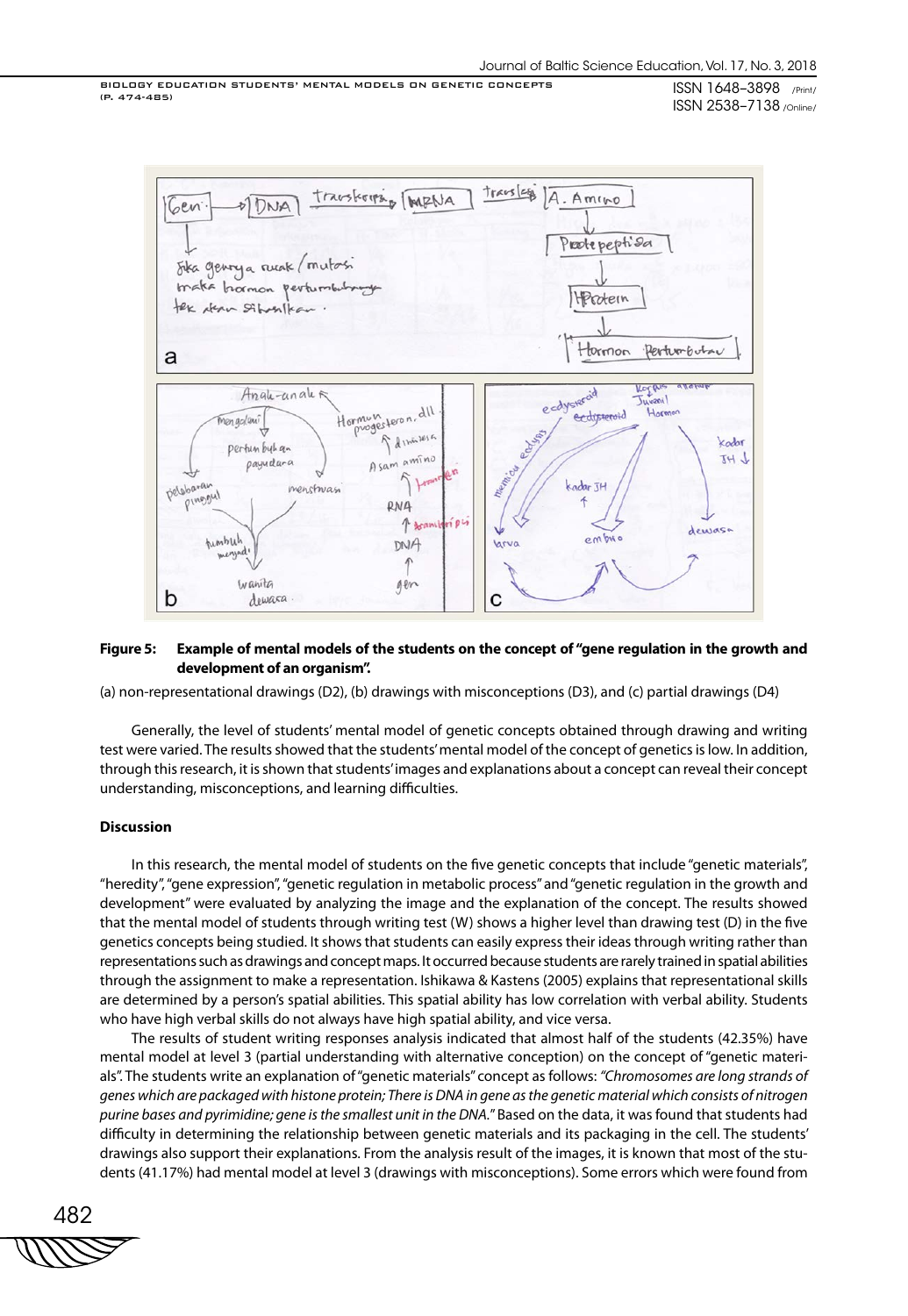BIOLOGY EDUCATION STUDENTS' MENTAL MODELS ON GENETIC CONCEPTS (P. 474-485)

the students' drawing are: the incompleteness of genetic materials, the exchange between arrows indicating genes and DNA, not describing the presence of histone proteins, and not showing the gene location in DNA correctly. The results of this research supported the results of Lewis & Wood-Robinson (2000b) research which concluded that students' understanding about the process of genetic information transfer, and basic knowledge about the gene between genes, chromosomes and cells is low. In addition, from the students' responses, it is identified that there are misconceptions, uncertainty and confusion in answering questions. This result is also supported by the results of research conducted by Saka *et al.* (2006) which used drawing and writing tests to identify the understanding of the three genetics concepts on students across ages. The research concluded that students have an alternative concept (misconceptions) of "genetic materials", all groups of the students did not show a good understanding of the concept of genes and DNA. In addition, it also identified successfully several misconceptions about genes and DNA.

The result of student's writing response analysis shows that most of the students (60%) have mental models at level 2 (alternative conception) on the concept of heredity. Students write an explanation about "heredity" as follows: *"Heredity can inherit the gene from both parents through the process of DNA replication and for each replication process, there are about 10 nucleotides to be inherited; a child inherits the gene from both parents because of DNA replication occurs semi conservatively, meaning that one strand from the father and one strand of the mother; inherited chromosomes are chromosomes found in somatic cells which are diploid*". The students' drawings also support their explanations. From the analysis result of the images, it is known that most of the students (47.06%) have mental model at level 2 (non-representational drawings)*.* Several types of representation used by the student are not relevant to an explanation of the concept. To our knowledge, information about student mental model on the concept of heredity is still limited. However, Bahar *et al.* (1999) investigated the cognitive structure of students by using word association test. The results of the research indicated that students made a wide range of ideas associated with a given keyword but did not show a strong link or network between the keywords, especially between chromosomes and genes, gametes and cell division, hemophilia and pedigree, phenotype and backcross. Moreover, Bahar *et al.* (1999) and Kempa & Nicholls (1983) explained that the more branches or connections between concepts which have been successfully made by the students, the higher the level of students' knowledge and understanding. In addition, the more easily a connection between concepts is made, the more effectively it will be used as a nonroutine problem solving. Therefore, a good cognitive problem-solver structure is seen from the complexity and the closeness of the relationship between concept which have been made.

The results of student writing responses analysis indicated that almost half of the students have mental model at level 3 (partial understanding with alternative conception) on the concept of "gene expression" and "gene regulation in metabolic processes", respectively 47.06% and 34.12%. Students write an explanation of concepts of "gene expression" and "gene regulation in metabolic processes" as follows: *"DNA is transcribed into RNA, RNA is translated into proteins; protein determines the phenotype, for example keratin is the constituent of hair. Metabolism requires enzymes produced from protein synthesis processes; metabolism is controlled by the expression of genes which produce enzymes to carry out metabolism according to their environment*.*"* The students' drawings also support their explanation, but from the analysis result of the images, it is known that more than half of the students have a mental model at level 2 (non-representational drawings), respectively 56.47% and 50.59%. Students use a representation in the form of mind mapping, but mostly irrelevant because it was not right in linking the existing concepts, such as: the concept of the genotype (gene, DNA, RNA), the protein synthesis process (transcription and translation), and phenotype (morphological characteristic, physiological, and behavioral). Based on the analysis and evaluation, it is known that the students have difficulty in describing this concept, such as difficulty in connecting between genotype and phenotype, linking the environmental contribution to the formation of the phenotype, and the linkages between proteins, enzymes, and the phenotype of an organism. The results of this research are consistent with the results of research by Marbach-Ad (2001) which showed that the concept maps and open-ended questions can identify the patterns of comprehensive thoughts and understanding of the genetics concept. In addition, the results showed that the majority of pre-service teachers are able to create concept maps with strong linkage between the concepts. However, especially for the linkage between enzyme and DNA or RNA, the students give response associated with the direct causal relationship and ignore the coding relationship. The statement of coding relationship shows a good understanding of genetics concepts such as "a gene (or DNA) 'codes for' or 'is translated into' a protein, enzyme, or trait". However, half of the students just stated that "enzymes catalyse reactions that involve DNA and genes ".

The results of student writing response analysis showed that more than half of the students (54.11%) have mental model at level 2 (alternative conception) on the concept of "genetic regulation in the growth and development of organisms". Students write an explanation of the concept of gene regulation in the growth and develop-

483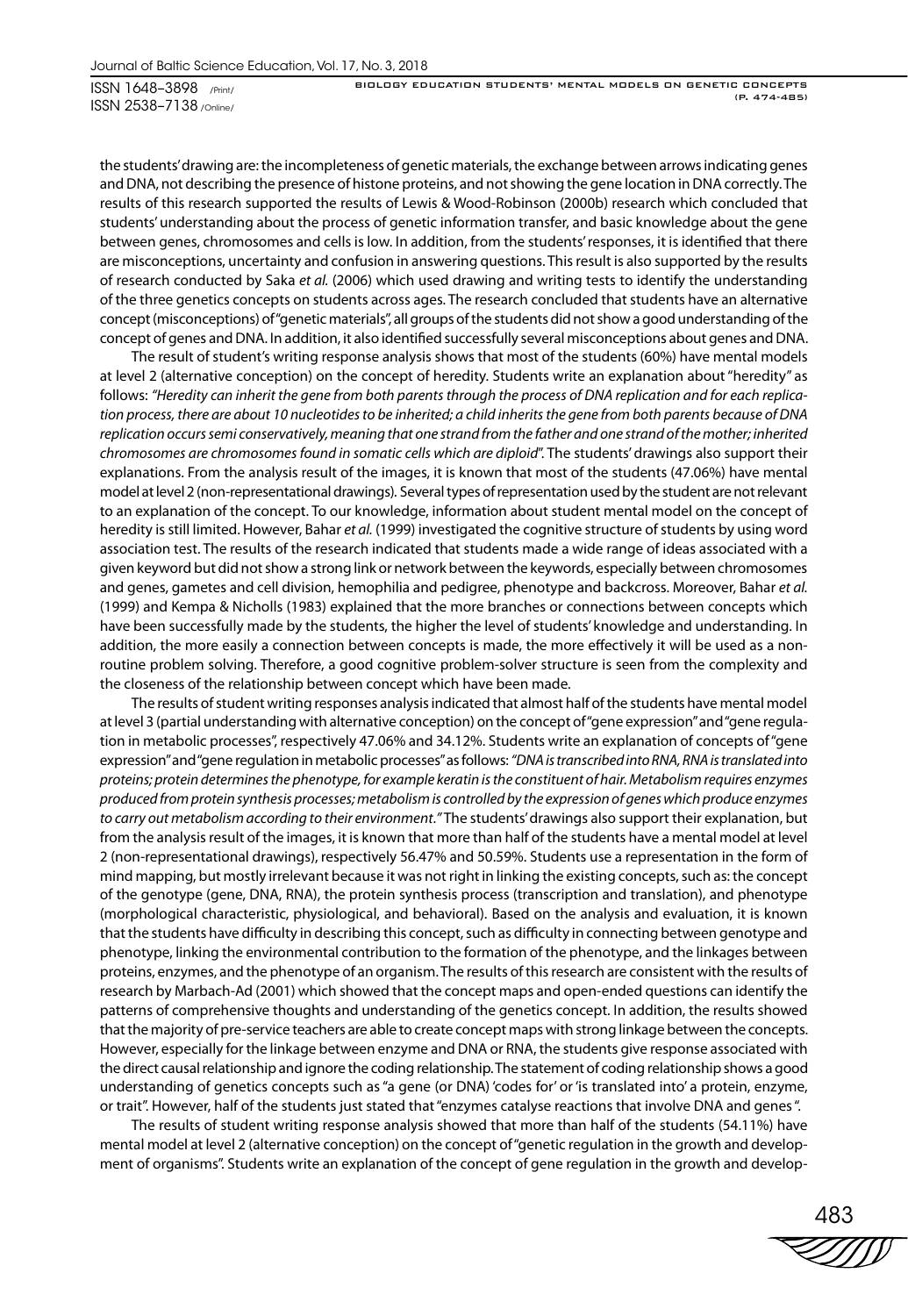BIOLOGY EDUCATION STUDENTS' MENTAL MODELS ON GENETIC CONCEPTS (P. 474-485)

ISSN 1648–3898 /Print/ ISSN 2538–7138 /Online/

ment of organisms as follows: *"If the auxin and gibberellins hormones are expressed, the growth of plants will not be disturbed; different water levels will cause PEP hormone to be higher in C4 plants than C3, so C4 plants are more fertile*". In this concept, the majority of students (52.94%) did not describe a representation in any form. Only a small number of students described the regulation of gene expression in the metamorphosis of a butterfly, female adolescent development, as well as abnormalities in a person's growth and development as a result of mutation. It can be assumed that the students' understanding is limited to the sequences of genetic transmission material which is based on the central dogma of molecular biology "from gene to protein' and not able to apply it in the context of daily life. Just like one of the results of research conducted by Lewis & Wood-Robinson (2000a) which indicated that only a few respondents (4%), have mentioned the importance of genes as the regulator of growth and development of the body. In addition, the students seem to work easier on problems of genetics-based Punnet squares than the concept of sex-linked inheritance.

This research showed that through images and explanations about a concept, it can reveal what is known and understood by students. The interpretation of the images and explanations can be an effective method in identifying the aspects of students' learning difficulties to the concept of genetics. It is also stated by Dikmenli (2010) that drawings can be an effective method of probing some aspects of their learning difficulties. Based on the explanation above, it is known that the students' mental model on the concept of genetics is low. These results indicated that it needs to improve the quality of the lectures, especially on the aspects which are difficult for the students in order to improve the students' mental models of the concepts of genetics. Therefore, it is a challenge for educators both in secondary education and higher education to train and develop students' mental model, so that a thorough and meaningful understanding of the concept can be achieved.

#### **Conclusions**

The results showed that the students tend to be better at representing the mental model of the concept of genetics through writing or explanation than through images. The mental model of students through writing test (W) showed a higher level than the drawing test (D) on the five genetic concepts. The highest level of mental model through image (D5) was found in the concepts of "genetic materials" and "heredity", while the highest level of mental model through explanation (W5) was found in the concept of "genetic materials," "heredity," "gene expression", and "gene regulation of the growth and development of an organisms". The most dominant mental models found in each concept through drawing-writing test (D/W) respectively were D3/W3 (drawings with misconceptions/partial understanding with alternative conceptions) on the concept of "genetic materials", D2/W2 (non-representational drawings/alternative conceptions) on the concept of "heredity", D2/W3 (non-representational drawings/partial understanding with alternative conceptions) on the concept of "gene expression", D2/W3 (non-representational drawings/partial understanding with alternative conceptions) on the concept of "gene regulation in metabolic processes", and D1/W2 (no understanding/alternative conception) on the concept of "gene regulation of the growth and development of organisms".

#### **References**

- Abraham, M. R., Grzybowski, E. B., Renner, J. V., & Marek, E.A. (1992). Understanding and misunderstanding of eighth graders of five chemistry concepts found in textbook. *Journal of Research in Science Teaching*, *29* (2), 105–120.
- Bahar, M., Johnstone, A. H., & Hansell, M. H. (1999a). Revisiting learning difficulties in biology. *Journal of Biological Education*, *33*  (2), 84–86.
- Bahar, M., Johnstone, A. H., & Sutcliffe, R.G. (1999b). Investigation of students' cognitive structure in elementary genetics through word association tests. *Journal of Biological Education*, *33*(3): 134–142.
- Banet, E., & Ayuso, E. (2000). Teaching genetics at secondary school: A strategy for teaching about the location of inheritance information. *Science Education*, *84* (3), 313–343.
- Ben-Zvi Assaraf, O., & Orion, N. (2005). Development of system thinking skills in the context of Earth system education. *Journal of Research in Science Teaching*, *42* (5), 518–560.
- Boujemma, A., & Pierre, C. (2010). University students' conceptions about the concept of gene: interest of historical approach. *US-China Education Review*, *7* (2), 9–15.

Brunswik, E. (1956). *Perception and the representative design of psychological experiments*. Berkeley, CA: University of California Press. Chang, S. (2007) Externalising students' mental model through concept maps. *Educational Research*, *41* (3), 107–112.

Chattopadhyay, A. (2005). Understanding of genetic information in higher secondary students in Northeast India and the implications for genetics education. *Cell Biology Education*, *4* (1), 97–104.

Creswell, J. W. (2012). *Educational Research: Planning, Conducting and Evaluating Quantitative and Qualitative Research* (4th Ed.). Boston: Pearson Education, Inc.

484